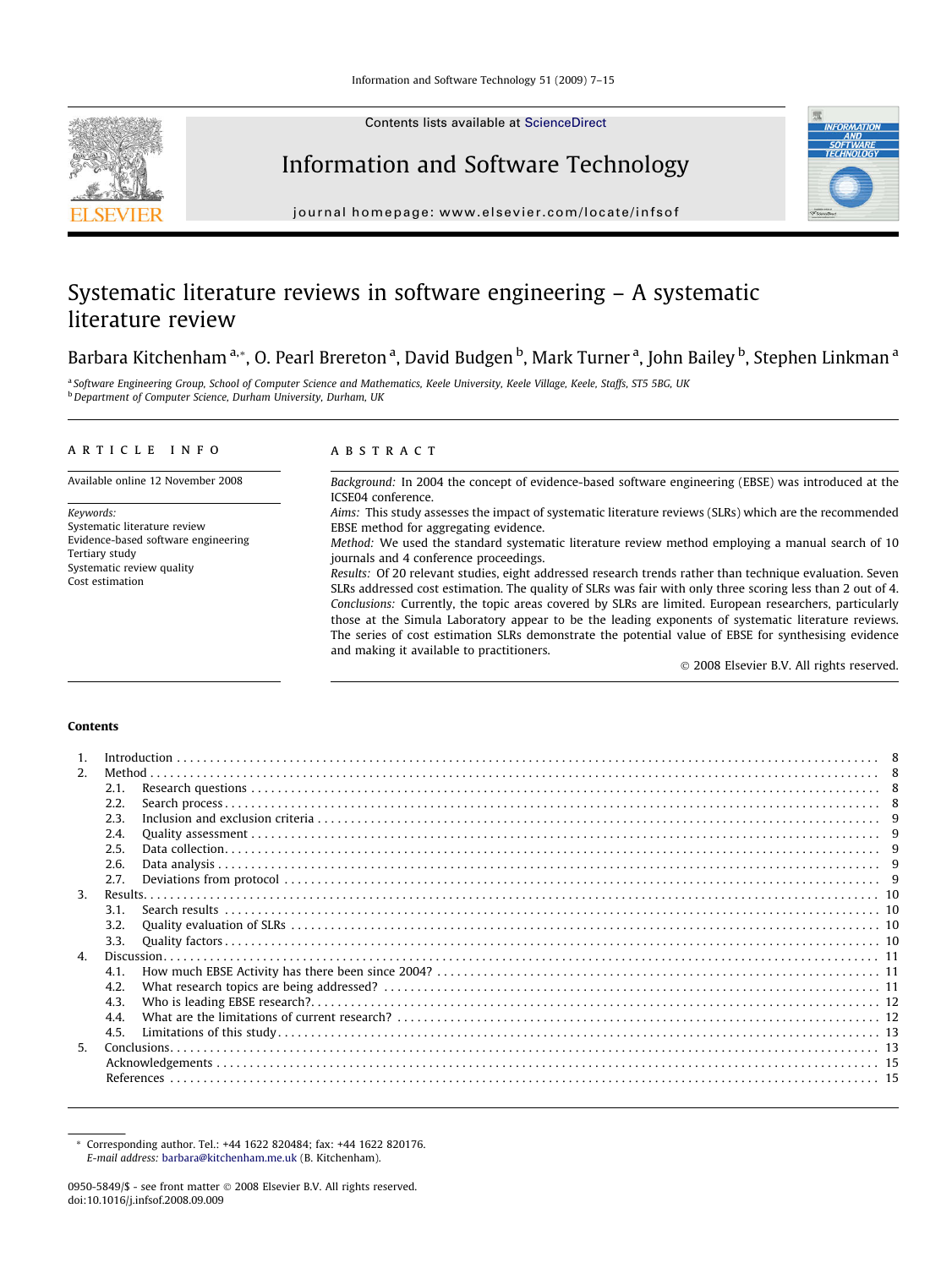## 1. Introduction

At ICSE04, Kitchenham et al. [\[23\]](#page-8-0) suggested software engineering researchers should adopt ''Evidence-based Software Engineering" (EBSE). EBSE aims to apply an evidence-based approach to software engineering research and practice. The ICSE paper was followed-up by an article in IEEE Software [\[5\]](#page-8-0) and a paper at Metrics05 [\[17\].](#page-8-0)

Evidence-based research and practice was developed initially in medicine because research indicated that expert opinion based medical advice was not as reliable as advice based on the accumulation of results from scientific experiments. Since then many domains have adopted this approach, e.g. Criminology, Social policy, Economics, Nursing etc. Based on Evidence-based medicine, the goal of Evidence-based Software Engineering is:

''To provide the means by which current best evidence from research can be integrated with practical experience and human values in the decision making process regarding the development and maintenance of software" [\[5\]](#page-8-0).

In this context, evidence is defined as a synthesis of best quality scientific studies on a specific topic or research question. The main method of synthesis is a systematic literature review (SLR). In contrast to an expert review using ad hoc literature selection, an SLR is a methodologically rigorous review of research results. The aim of an SLR is not just to aggregate all existing evidence on a research question; it is also intended to support the development of evidence-based guidelines for practitioners. The end point of EBSE is for practitioners to use the guidelines to provide appropriate software engineering solutions in a specific context.

The purpose of this study is to review the current status of EBSE since 2004 using a tertiary study to review articles related to EBSE and, in particular, we concentrate on articles describing systematic literature reviews (SLRs). Although SLRs are not synonymous with EBSE, the aggregation of research results is an important part of the EBSE process and, furthermore, is the part of the EBSE process that can be readily observed in the scientific literature. We describe our methodology in Section 2 and present our results in Section [3](#page-3-0). In Section [4](#page-4-0) we answer our 4 major research questions. We present our conclusions in Section [5.](#page-6-0)

## 2. Method

This study has been undertaken as a systematic literature review based on the original guidelines as proposed by Kitchenham [\[22\]](#page-8-0). In this case the goal of the review is to assess systematic literature reviews (which are referred to as secondary studies), so this study is categorised as a tertiary literature review. The steps in the systematic literature review method are documented below.

#### 2.1. Research questions

The research questions addressed by this study are:

- RQ1. How much SLR activity has there been since 2004?
- RQ2. What research topics are being addressed?
- RQ3. Who is leading SLR research?
- RQ4. What are the limitations of current research?

With respect to RQ1, it may be a concern that we started our search at the start of 2004. We recognise that the term ''systematic literature review" was not in common usage in the time period during which literature reviews published in 2004 were conducted. However, there were examples both of rigours literature reviews and of meta-analysis studies prior to 2004 [\[37,41,42,10,33,29,30,13\].](#page-8-0) Furthermore, the concepts of evidencebased software engineering had been discussed by research groups in Europe for some time before 2004 as part of some (unsuccessful) European Commission Research proposals. Thus, although we would not expect papers published in 2004 to have been directly influenced by the EBSE papers [\[23,5\]](#page-8-0) or the guidelines for systematic reviews [\[22\],](#page-8-0) we thought it was important to have some idea of the extent of systematic approaches to literature reviews before the guidelines were made generally available.

To address RQ1, we identified the number of SLRs published per year, the journal/conferences that published them and whether or not they referenced the EBSE papers [\[23,5\]](#page-8-0) or Guidelines paper [\[22\].](#page-8-0)

With respect to RQ2, we considered the scope of the study (i.e. whether it looked at research trends, or whether it addressed a technology-centred research question) and the software engineering topic area. With respect to RQ3, we considered individual researchers, the organisation to which researchers were affiliated and the country in which the organisation is situated.

With respect to limitations of SLRs (RQ4) we considered a number of issues:

- RQ4.1. Were the research topics limited?
- RQ4.2. Is there evidence that the use of SLRs is limited due to lack of primary studies?
- RQ4.3. Is the quality of SLRs appropriate, if not, is it improving?
- RQ4.4. Are SLRs contributing to practice by defining practice guidelines?

#### 2.2. Search process

The search process was a manual search of specific conference proceedings and journal papers since 2004. The selected journals and conferences are shown in Table 1. The journals were selected because they were known to include either empirical studies or literature surveys, and to have been used as sources for other systematic literature reviews related to software engineering (e.g. [\[10 and](#page-8-0) [36\]](#page-8-0)).

Each journal and conference proceedings was reviewed by one of four different researchers (i.e. Kitchenham, Brereton, Budgen and Linkman) and the papers that addressed literature surveys of any type were identified as potentially relevant. Kitchenham coordinated the allocation of researchers to tasks based on the availability of each researcher and their ability to access the specific journals and conference proceedings. The researcher responsible for searching the specific journal or conference applied the detailed inclusion and exclusion criteria to the relevant papers (see Section [2.3](#page-2-0)). Another researcher checked any papers included and excluded at this stage.

Table 1

Selected journals and conference proceedings.

| Acronym        |
|----------------|
| <b>IST</b>     |
| <b>ISS</b>     |
| <b>TSE</b>     |
| <b>IEEE SW</b> |
| <b>CACM</b>    |
| <b>ACM Sur</b> |
| <b>TOSEM</b>   |
| <b>SPE</b>     |
| <b>EMSE</b>    |
| <b>IET SW</b>  |
| <b>ICSE</b>    |
| <b>Metrics</b> |
| <b>ISESE</b>   |
|                |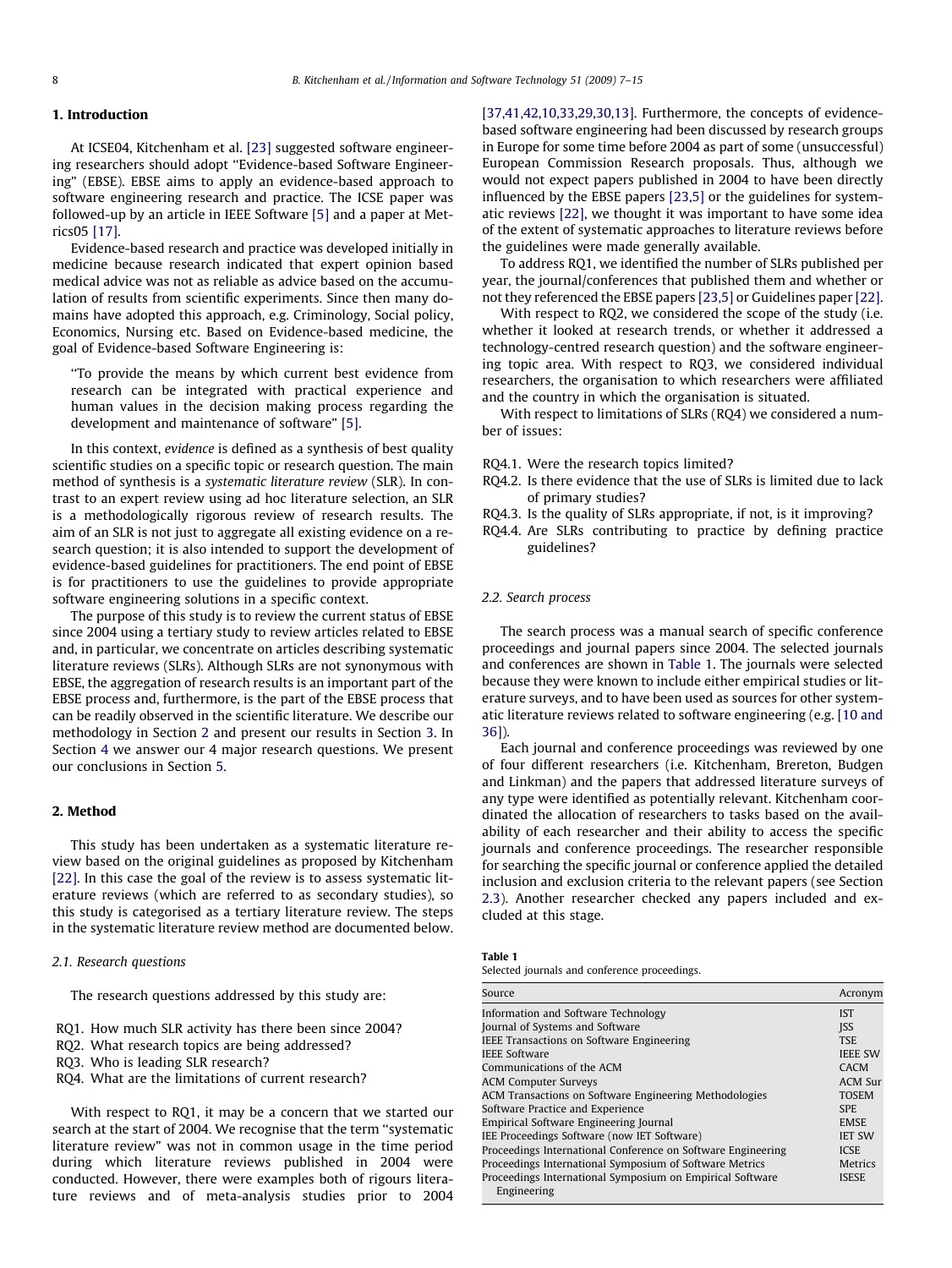<span id="page-2-0"></span>In addition, we contacted Professor Guilherme Travassos directly and Professor Magne Jørgensen indirectly by reviewing the references in his web page. We did this because Professor Travassos had reported to one of us that his research group was attempting to adopt the SLR process and because Professor Jørgensen was known to be the author of a substantial number of SLRs.

#### 2.3. Inclusion and exclusion criteria

Peer-reviewed articles on the following topics, published between Jan 1st 2004 and June 30th 2007, were included:

- Systematic Literature Reviews (SLRs) i.e. literature surveys with defined research questions, search process, data extraction and data presentation, whether or not the researchers referred to their study as a systematic literature review.
- Meta-analyses (MA).

Note, we included articles where the literature review was only one element of the articles as well as articles for which the literature review was the main purpose of the article.

Articles on the following topics were excluded

- Informal literature surveys (no defined research questions; no defined search process; no defined data extraction process).
- Papers discussing the procedures used for EBSE or SLRs.
- Duplicate reports of the same study (when several reports of a study exist in different journals the most complete version of the study was included in the review).

## 2.4. Quality assessment

Each SLR was evaluated using the York University, Centre for Reviews and Dissemination (CDR) Database of Abstracts of Reviews of Effects (DARE) criteria [\[3\]](#page-8-0). The criteria are based on four quality assessment (QA) questions:

- QA1. Are the review's inclusion and exclusion criteria described and appropriate?
- QA2. Is the literature search likely to have covered all relevant studies?
- QA3. Did the reviewers assess the quality/validity of the included studies?
- QA4. Were the basic data/studies adequately described?

The questions were scored as follows:

- QA1: Y (yes), the inclusion criteria are explicitly defined in the study, P (Partly), the inclusion criteria are implicit; N (no), the inclusion criteria are not defined and cannot be readily inferred.
- QA2: Y, the authors have either searched 4 or more digital libraries and included additional search strategies or identified and referenced all journals addressing the topic of interest; P, the authors have searched 3 or 4 digital libraries with no extra search strategies, or searched a defined but restricted set of journals and conference proceedings; N, the authors have search up to 2 digital libraries or an extremely restricted set of journals.
- QA3: Y, the authors have explicitly defined quality criteria and extracted them from each primary study; P, the research question involves quality issues that are addressed by the study; N no explicit quality assessment of individual primary studies has been attempted.
- QA4: Y Information is presented about each study; P only summary information about primary studies is presented; N the results of the individual primary studies are not specified.

The scoring procedure was  $Y = 1$ ,  $P = 0.5$ ,  $N = 0$ , or Unknown (i.e. the information is not specified). Kitchenham coordinated the quality evaluation extraction process. Kitchenham assessed every paper, and allocated 4 papers to each of the other authors of this study to assess independently. When there was a disagreement, we discussed the issues until we reached agreement. When a question was scored as unknown we e-mailed the authors of the paper and asked them to provide the relevant information and the question re-scored appropriately.

## 2.5. Data collection

The data extracted from each study were:

- The source (journal or conference) and full reference.
- $\bullet$  Classification of the study Type (SLR, Meta-Analysis MA); Scope (Research trends or specific technology evaluation question).
- Main topic area.
- The author(s) and their institution and the country where it is situated.
- Summary of the study including the main research questions and the answers.
- Research question/issue.
- Quality evaluation.
- Whether the study referenced the EBSE papers [\[23,5\]](#page-8-0) or the SLR Guidelines [\[22\]](#page-8-0).
- Whether the study proposed practitioner-based guidelines.
- How many primary studies were used in the SLR.

One researcher extracted the data and another checked the extraction. The procedure of having one extractor and one checker is not consistent with the medical standards summarized in Kitchenham's guidelines [\[22\],](#page-8-0) but is a procedure we had found useful in practice [\[2\].](#page-8-0) Kitchenham coordinated the data extraction and checking tasks, which involved all of the authors of this paper. Allocation was not randomized, it was based on the time availability of the individual researchers. When there was a disagreement, we discussed the issues until we reached agreement.

#### 2.6. Data analysis

The data was tabulated to show:

- The number of SLRs published per year and their source (addressing RQ1).
- Whether the SLR referenced the EBSE papers or the SLR guidelines (addressing RQ1).
- The number of studies in each major category i.e. research trends or technology questions (addressing RQ2 and RQ4.1).
- The topics studied by the SLRs and their scope (addressing RQ2 and  $RO4.1$ ).
- The affiliations of the authors and their institutions (addressing  $RO3$ ).
- The number of primary studies in each SLR (addressing RQ4.2).
- The quality score for each SLR (addressing RQ4.3).
- Whether the SLR proposed practitioner-oriented guidelines (addressing RQ4.4).

### 2.7. Deviations from protocol

As a result of an anonymous review of an earlier version of this paper, we made some changes to our original experimental protocol (see [\[24\]](#page-8-0) Appendix 1):

• We explained our concentration on SLRs as part of EBSE.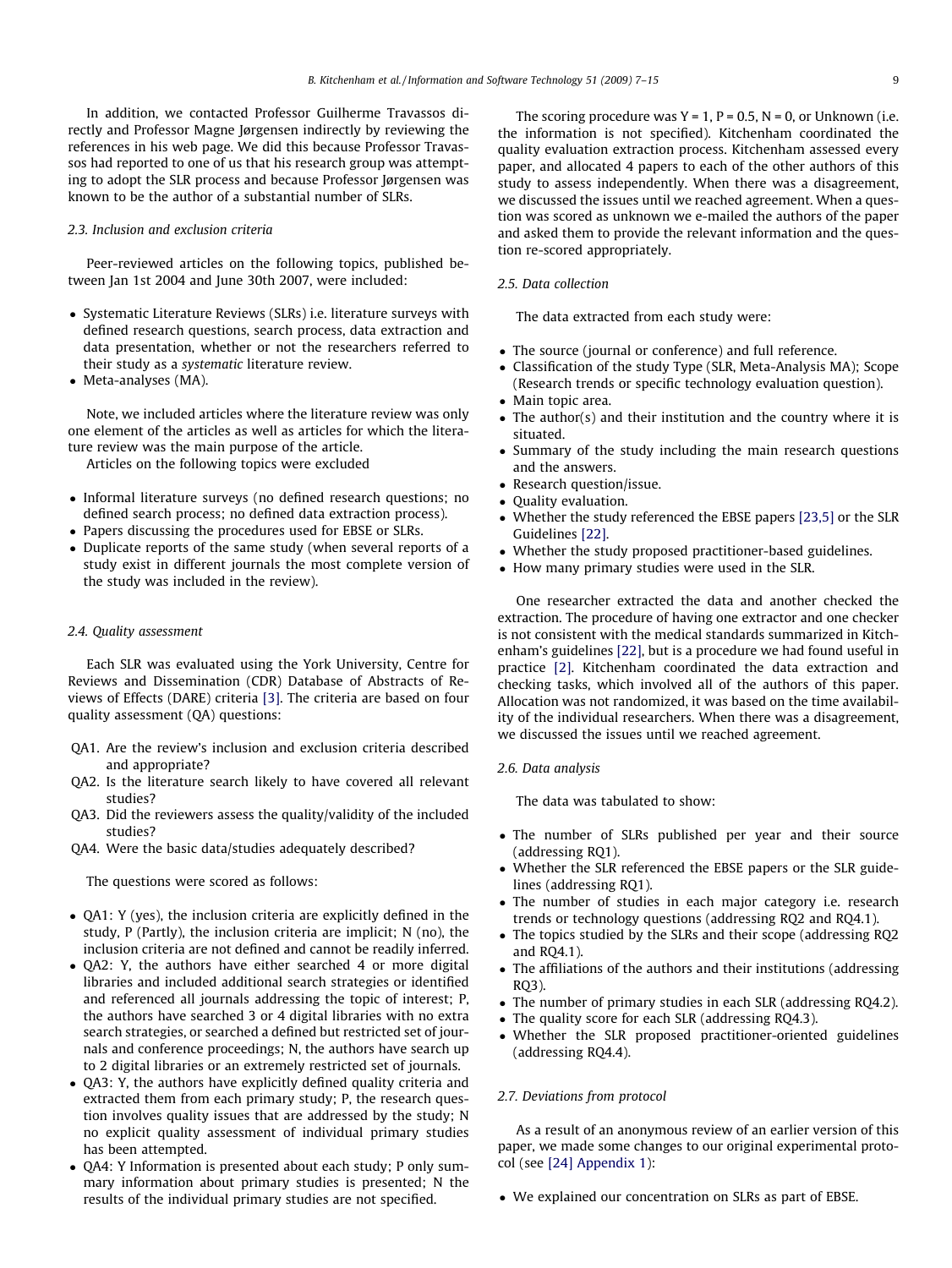- <span id="page-3-0"></span>- We extended the description of our research questions.
- We asked the authors of studies for which the answers to certain quality questions were unknown to provide the information.
- We clarified the link between the research questions and the data collection and analysis procedures

## 3. Results

This section summarizes the results of the study.

### 3.1. Search results

[Table A1](#page-5-0) (in Appendix 1) shows the results of the search procedure. Although we identified 19 articles by this search process, one of the articles [\[19\]](#page-8-0) is a short version of another article [\[18\].](#page-8-0) Thus we identified 18 unique studies. In addition, we found another two other studies that had been subject to peer review: one by asking researchers about their current work [\[1\]](#page-8-0) and the other by searching the Simula Research Laboratory website [\[14\].](#page-8-0) Other potentially relevant studies that were excluded as a result of applying the detailed inclusion and exclusion criteria are listed in [Table](#page-6-0) [A2](#page-6-0) in Appendix 1. One of the excluded papers positioned itself as an EBSE paper but did not specify how it applied the EBSE principles [\[26\]](#page-8-0).

Two studies were published in conference proceedings as well as in journals: Galin and Avrahami [\[7\]](#page-8-0) is a conference version of

#### Table 2

Systematic review studies.

Galin and Avrahami [\[8\]](#page-8-0) and Kitchenham et al. [\[20\]](#page-8-0) is a conference version of Kitchenham et al. [\[21\]](#page-8-0).

The data extracted from each study are shown in [Tables A2 and](#page-6-0) [A3](#page-6-0) (in Appendix 1). Summaries of the studies can be found in [\[24\],](#page-8-0) Appendix 3.

## 3.2. Quality evaluation of SLRs

We assessed the studies for quality using the DARE criteria (see Section [2.4\)](#page-2-0). The score for each study is shown in [Table 3.](#page-4-0) The fields marked with an asterisk in [Table 3](#page-4-0) were originally marked as unknown and were re-assigned after communicating with the study authors.

The last column in [Table 5](#page-4-0) shows the number of questions where the researchers were in agreement. All disagreements were discussed and resolved.

The results of the quality analysis show that all studies scored 1 or more on the DARE scale and only three studies scored less than 2. Two studies scored 4 ([\[15 and 21\]](#page-8-0)) and two studies scored 3.5 ([\[14 and 40\]](#page-8-0)).

## 3.3. Quality factors

We investigated the relationship between the quality score for an SLR and both the date when the article was published, and the use or not of the guidelines for SLRs [\[22\]](#page-8-0). The average quality scores for studies each year is shown in [Table 4.](#page-4-0) Note, for this anal-

| ID              | Author                            | Date           | Topic type               | Topic area                                  | Article<br>type | Refs.                  | Include<br>practitioner<br>guidelines | Num.<br>primary<br>studies |
|-----------------|-----------------------------------|----------------|--------------------------|---------------------------------------------|-----------------|------------------------|---------------------------------------|----------------------------|
| S <sub>1</sub>  | Barcelos and Travassos [1]        | 2006           | Technology<br>evaluation | Software architecture<br>evaluation methods | <b>SLR</b>      | Guideline<br>TR        | N <sub>o</sub>                        | 54                         |
| S <sub>2</sub>  | Dyba et al. [4]                   | 2006           | Research trends          | Power in SE experiments                     | <b>SLR</b>      | Guideline<br><b>TR</b> | N <sub>0</sub>                        | 103                        |
| S <sub>3</sub>  | Galin and Avrahami [7,8]          | 2005 &<br>2006 | Technology<br>evaluation | <b>CMM</b>                                  | <b>MA</b>       | N <sub>o</sub>         | N <sub>o</sub>                        | 19                         |
| S4              | Glass et al. [9]                  | 2004           | Research trends          | Comparative trends in<br>CS. IS and SE      | <b>SLR</b>      | N <sub>o</sub>         | N <sub>o</sub>                        | 1485                       |
| S <sub>5</sub>  | Grimstad et al. [11]              | 2006           | Technology<br>evaluation | Cost estimation                             | <b>SLR</b>      | Guideline<br><b>TR</b> | Yes                                   | 32                         |
| S <sub>6</sub>  | Hannay et al. [12]                | 2007           | Research trends          | Theory in SE experiments                    | <b>SLR</b>      | Guideline<br>TR        | N <sub>o</sub>                        | 103                        |
| S7              | Jørgensen [15]                    | 2004           | Technology<br>evaluation | Cost estimation                             | <b>SLR</b>      | No                     | Yes                                   | 15                         |
| S8              | Jørgensen [14]                    | 2007           | Technology<br>evaluation | Cost estimation                             | <b>SLR</b>      | N <sub>o</sub>         | Yes                                   | 16                         |
| S9              | Jørgensen and Shepperd<br>[16]    | 2007           | Research trends          | Cost estimation                             | <b>SLR</b>      | GuidelineTR            | N <sub>o</sub>                        | 304                        |
| S10             | Juristo et al. [18,19]            | 2004 &<br>2006 | Technology<br>evaluation | Unit testing                                | <b>SLR</b>      | EBSE paper             | N <sub>o</sub>                        | 24                         |
| S11             | Kitchenham et al. [20,21]         | 2006 &<br>2007 | Technology<br>evaluation | Cost estimation                             | <b>SLR</b>      | Guideline<br><b>TR</b> | Yes                                   | 10                         |
| S12             | Mair and Shepperd [27]            | 2005           | Technology<br>evaluation | Cost estimation                             | <b>SLR</b>      | No                     | N <sub>o</sub>                        | 20                         |
| S13             | Mendes [28]                       | 2005           | Research trends          | Web research                                | <b>SLR</b>      | Guideline<br>TR        | N <sub>0</sub>                        | 173                        |
| S14             | Moløkken-Østvold et al.<br>$[31]$ | 2005           | Technology<br>evaluation | Cost estimation                             | <b>SLR</b>      | No                     | N <sub>o</sub>                        | 6                          |
| S15             | Petersson et al. [32]             | 2004           | Technology<br>evaluation | Capture-recapture in<br>inspections         | <b>SLR</b>      | N <sub>o</sub>         | N <sub>o</sub>                        | 29                         |
| S <sub>16</sub> | Ramesh et al. [34]                | 2004           | Research trends          | Computer science research                   | <b>SLR</b>      | No                     | No                                    | 628                        |
| S17             | Runeson et al.[35]                | 2006           | Technology<br>evaluation | Testing methods                             | <b>SLR</b>      | EBSE paper             | No <sup>a</sup>                       | 12                         |
| S18             | Torchiano and Morisio [38]        | 2004           | Technology<br>evaluation | COTS development                            | <b>SLR</b>      | N <sub>o</sub>         | N <sub>0</sub>                        | 21                         |
| S19             | Sjøberg et al. [36]               | 2005           | Research trends          | SE experiments                              | <b>SLR</b>      | Guideline<br>TR        | N <sub>0</sub>                        | 103                        |
| S20             | Zannier et al. [40]               | 2006           | Research trends          | Empirical studies in ICSE                   | <b>SLR</b>      | N <sub>o</sub>         | N <sub>o</sub>                        | 63                         |

<sup>a</sup> Runeson et al. suggest how practitioners can use their results but do not explicitly define guidelines.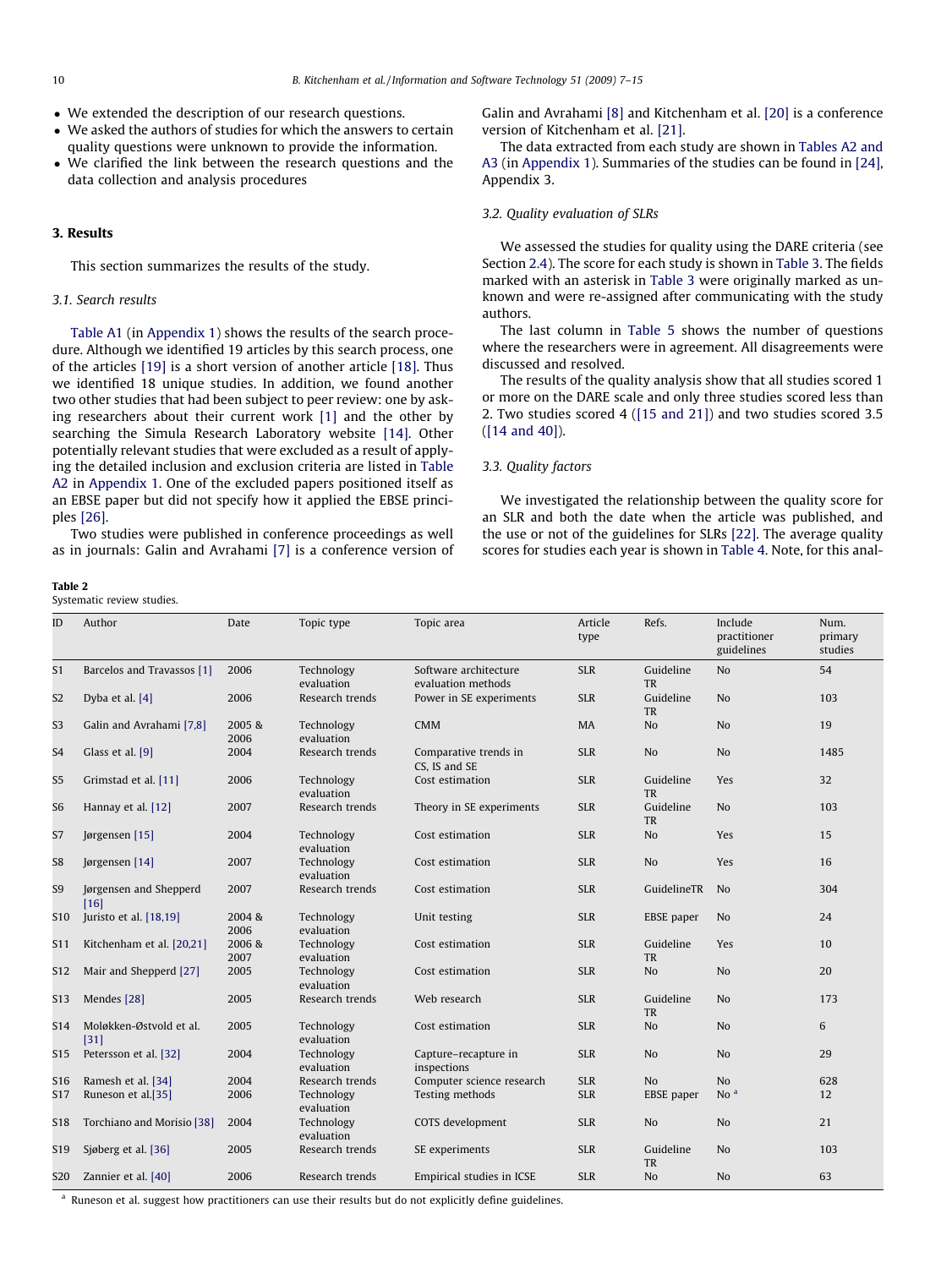<span id="page-4-0"></span>Table 3 Quality evaluation of SLRs.

| Study          | Article type | QA1 | QA2   | QA3          | QA4          | Total<br>score | Initial rater<br>agreement |
|----------------|--------------|-----|-------|--------------|--------------|----------------|----------------------------|
| S <sub>1</sub> | <b>SLR</b>   | Y   | P     | N            | Y            | 2.5            | $\overline{4}$             |
| S <sub>2</sub> | <b>SLR</b>   | Y   | P     | $\mathbf{P}$ | $\mathbf{P}$ | 2.5            | $\overline{4}$             |
| S <sub>3</sub> | MA           | Y   | $P^*$ | $\mathbf{P}$ | $\mathbf{P}$ | 2.5            | 4                          |
| S4             | <b>SLR</b>   | Y   | P     | N            | P            | $\overline{2}$ | $\overline{4}$             |
| S <sub>5</sub> | <b>SLR</b>   | Y   | Y     | N            | Y            | 3              | $\overline{4}$             |
| S <sub>6</sub> | <b>SLR</b>   | Y   | P     | N            | Y            | 2.5            | $\overline{4}$             |
| S7             | <b>SLR</b>   | Y   | $Y^*$ | Y            | Y            | $\overline{4}$ | $\overline{4}$             |
| S8             | <b>SLR</b>   | Y   | Y     | P            | Y            | 3.5            | 4                          |
| S9             | <b>SLR</b>   | Y   | Y     | N            | Y            | 3              | $\overline{4}$             |
| S10            | <b>SLR</b>   | P   | N     | $\mathbf{P}$ | $\mathbf{P}$ | 1.5            | $\overline{4}$             |
| S11            | <b>SLR</b>   | Y   | Y     | Y            | Y            | $\overline{4}$ | 4                          |
| S12            | <b>SLR</b>   | Y   | $P^*$ | N            | Y            | 2.5            | 4                          |
| S13            | <b>SLR</b>   | Y   | N     | $\mathbf{P}$ | $\mathbf{P}$ | $\overline{2}$ | $\overline{4}$             |
| S14            | <b>SLR</b>   | Y   | $Y^*$ | N            | Y            | 3              | $\overline{4}$             |
| S15            | <b>SLR</b>   | P   | Y     | N            | Y            | 2.5            | 3                          |
| S16            | <b>SLR</b>   | P   | P     | N            | P            | 1.5            | 3                          |
| S17            | <b>SLR</b>   | Y   | N     | N            | Y            | $\overline{2}$ | $\overline{2}$             |
| S18            | <b>SLR</b>   | Y   | N     | N            | N            | $\mathbf{1}$   | $\overline{4}$             |
| S19            | <b>SLR</b>   | Y   | P     | N            | $\mathbf P$  | $\overline{2}$ | 3                          |
| S20            | <b>SLR</b>   | Y   | Y     | Y            | $\mathbf{P}$ | 3.5            | 3                          |

#### Table 4

Average quality scores for studies by publication date.

|                                     | Year  |       |       |      |  |
|-------------------------------------|-------|-------|-------|------|--|
|                                     | 2004  | 2005  | 2006  | 2007 |  |
| Number of studies                   | 6     |       | 6     |      |  |
| Mean quality score                  | 2.08  | 2.4   | 2.92  |      |  |
| Standard deviation of quality score | 1.068 | 0.418 | 0.736 | 0.50 |  |

ysis we used the first publication date for any duplicated study. Table 4 indicates that the number of studies published per year has been quite stable. The average quality score appears to be increasing, the Spearman correlation between year and score was 0.51  $(p < 0.023)$ 

The average quality scores for studies that did or did not reference the SLR guidelines are shown in Table 5. A one way analysis of variance showed that the mean quality score of studies that referenced the SLR guidelines [\[22\]](#page-8-0) compared with those that did not, was not significant ( $F = 0.37$ ,  $p = 0.55$ ). Thus, it appears that the quality of SLRs is improving but the improvement cannot be attributed to the guidelines.

### 4. Discussion

In this section, we discuss the answers to our research questions.

#### 4.1. How much EBSE Activity has there been since 2004?

Overall, we identified 20 relevant studies in the sources that we searched, as shown in [Table 2.](#page-3-0) 19 studies were classified as SLRs and one study was classified as a meta-analysis [\[8\].](#page-8-0) Twelve studies addressed technology evaluation issues and 8 addressed research trends. We found that 8 studies referenced Kitchenham's guide-

#### Table 5

Average quality score for studies according to use of guidelines.

|                                         | Referenced SLR<br>guidelines | Did not reference<br>SLR guidelines |
|-----------------------------------------|------------------------------|-------------------------------------|
| Number of studies<br>Mean quality score | 2.69                         | 12<br>2.46                          |

lines [\[22\]](#page-8-0) and two referenced the EBSE paper [\[5\].](#page-8-0) Thus, half the studies directly positioned themselves as related to Evidencebased Software Engineering.

With respect to where SLRs are published, IEEE Software and IEEE TSE each published 4 studies, JSS published 3 and IST published 2. Thus, it appeared that IST's attempts to encourage the publication of SLRs, was unsuccessful [\[6\]](#page-8-0). However, a further check of IST publications (on September 17th 2008 using the search string systematic AND review) found seven more SLRs, whereas similar searches of TSE and JSS found no new SLRs.

Initially, we were surprised that ACM Computer Surveys did not include any relevant software engineering studies, although the journal published a systematic literature review on the topic of education [\[25\].](#page-8-0) An automated search of ACM Computer Surveys using the ACM digital library on September 20th 2008, found no software-related surveys that used the systematic review methodology. However, the apparent lack of software SLRs in ACM Computer Surveys may be because, with a maximum of four issues per year, the journal is likely to have a significant publication lag.

#### 4.2. What research topics are being addressed?

With respect to the topic of the articles, eight were related to research trends rather than specific research questions. In terms of the software engineering topic area addressed by the SLRs:

- 7 related to software cost estimation (one of those covered research trends), in addition, the four studies that included evidence-based guidelines all related to cost estimation.
- 3 articles related to software engineering experiments (all investigated research trends).
- 3 articles related to test methods.

In the area of cost estimation, researchers are addressing specific research questions including:

- Are mathematical estimating models more accurate than expert opinion based estimates?
	- $\circ$  No. [\[15\].](#page-8-0)
- What is the level of overrun of software projects and is it changing over time?
	- 30% and unchanging [\[31\]](#page-8-0).
- Are regression-based estimation models more accurate than analogy-based models? No. [\[27\].](#page-8-0)
- Should you use a benchmarking data base to construct an estimating model for a particular company if you have no data of your own?
	- $\circ$  Not if you work for a small company doing niche applications [\[21\].](#page-8-0)
- Do researchers use cost estimation terms consistently and appropriately?
	- No they confuse prices, estimates, and budgets [\[11\].](#page-8-0)
- When should you use expert opinion estimates?
	- When you don't have a calibrated model, or important contextual information is not incorporated into your model [\[14\].](#page-8-0)

The testing studies have investigated:

• Whether testing is better than inspections.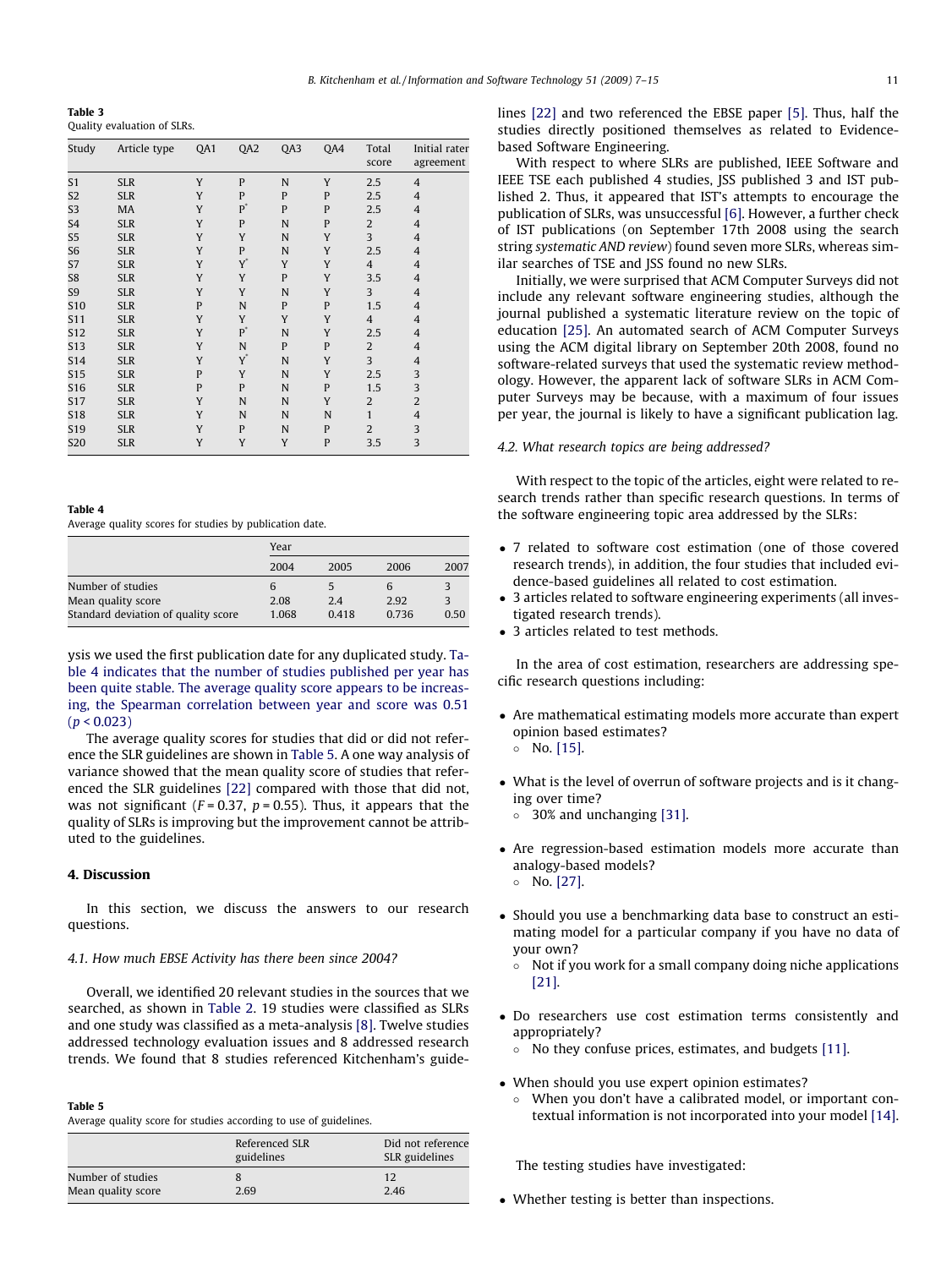- <span id="page-5-0"></span>Yes for design documents, No for code.[\[35\]](#page-8-0).
- Different capture–recapture methods used to predict the defects remaining after inspections.
	- Most studies recommend the Mh-JK model. Only one of 29 studies was an application study [\[32\]](#page-8-0).
- Empirical studies in unit testing.
	- Empirical studies in unit testing are mapped to a framework and summarized [\[18\]](#page-8-0).

## 4.3. Who is leading EBSE research?

Overall, the set of studies are dominated by European researchers who have been involved in 14 of the studies, in particular the Simula Research Laboratory in Norway which has been involved in 8 of the studies. The two researchers who contributed to more than two SLRs, Jørgensen (5) and Sjøberg (3), are both affiliated to the Simula Research Laboratory. Only four studies had North American authors.

The success of the Simula Research Laboratory in applying the principles of EBSE and performing high quality SLRs is supported by the strategy of constructing databases of primary studies related to specific topic areas and using those databases to address specific research questions. A database of cost estimation papers from over 70 journals [\[16\]](#page-8-0) has been the basis of many of the detailed cost estimation studies authored or co-authored by Jørgensen and the database of 103 software experiments [\[36\]](#page-8-0) has allowed researchers to assess a number of specific research trends in software experimentation.

#### 4.4. What are the limitations of current research?

With respect to whether research topics addressed by SLRs are somewhat limited (RQ4.1), a relatively large number of studies relate to research practice rather than questions concerning specific software engineering practices and techniques. This is disappointing since this type of study benefits researchers rather than practitioners, and evidence-based software engineering is meant to be of benefit to practitioners. However, three of the research trend studies addressed the quality of current experimental studies and identified areas for improvement, and improved empirical methods might be expected to benefit practitioners in the longer term. Furthermore, the Jørgensen and Shepperd study [\[16\],](#page-8-0) although classified as a research trends study, is also an example of a mapping study (i.e. a study that aims to identify and categorise the research in a fairly broad topic area). The availability of high quality mapping studies has the potential to radically change the nature of software engineering research. Mapping studies can highlight areas where there is a large amount of research that would benefit from more detailed SLRs and areas where there is little research that require more theoretical and empirical research. Thus, instead of every researcher undertaking their own research from scratch, a broad mapping study provides a common starting point for many researchers and many research initiatives. On September 17, 2008, the SCOPUS search engine found already 23 citations of this paper of which only four were self-citations. This suggests that the research community has already recognised the value of a good mapping study.

For studies that investigated technology questions, the majority have been in the cost estimation field. Of the conventional software engineering lifecycle, only testing, with three studies, has been addressed.

Juristo et al. [\[18,19\]](#page-8-0) found only 24 studies comparing unit testing techniques. This is extremely surprising given that unit testing is a software activity that is relatively easily studied using experiments since tasks are relatively small and can be treated in isolation. We found this particularly curious in the light of 29 experiments that compared test–retest methods of predicting remaining defects after inspections [\[32\]](#page-8-0) which is a far less central element of software engineering practice than unit testing. Juristo et al.'s study was based on a search of only the ACM and IEEE electronic databases, so this may be an example of area where a broader search strategy would be useful.

Looking at the number of primary studies in each SLR (RQ4.2), unsurprisingly, the research trends studies were based on a larger number of primary studies (i.e. 63–1485) than the technology evaluation studies (i.e. 6–54). However, the results confirm that some topics have attracted sufficient primary studies to permit SLRs to address detailed research questions, although, as yet, only a limited number of topics are addressed.

With respect to the quality of SLRs (RQ4.3), the results of the quality analysis show that all studies scored 1 or more on the DARE scale and only three studies scored less than 2. However, relatively few SLRs have assessed the quality of the primary studies included in the review. This is acceptable in the context of studies of research trends but is more problematic for reviews that attempt to evaluate technologies.

With respect to the contribution of SLRs to software engineering practice (RQ4.4), of the 12 SLRs that addressed research ques-

#### Table A1

| Sources searched for years 2004–2007 (including articles up to June 30 2007) |  |  |  |
|------------------------------------------------------------------------------|--|--|--|
|------------------------------------------------------------------------------|--|--|--|

| Year                      | 2004             | 2005           | 2006           | 2007             | Total            |
|---------------------------|------------------|----------------|----------------|------------------|------------------|
| IST (Total)               | 85               | 95             | 72             | 47               | 299              |
| IST (Relevant)            | 0                | $\overline{2}$ | 2              | $\overline{0}$   | 4                |
| IST (Selected)            | $\overline{0}$   | $\bf{0}$       | $\overline{2}$ | $\overline{0}$   | $\overline{2}$   |
| JSS (Total)               | 139              | 122            | 124            | 43               | 428              |
| <b>JSS</b> (Relevant)     | 4                | $\mathbf{0}$   | $\mathbf{0}$   | $\overline{0}$   | $\overline{4}$   |
| <b>JSS</b> (Selected)     | 3                | $\bf{0}$       | $\overline{0}$ | 0                | 3                |
| IEEE SW (Total)           | 51               | 52             | 48             | 24               | 175              |
| IEEE SW (Relevant)        | $\mathbf{1}$     | $\bf{0}$       | 5              | $\overline{2}$   | $\boldsymbol{9}$ |
| IEEE SW (Selected)        | $\mathbf{1}$     | $\bf{0}$       | 3              | $\boldsymbol{0}$ | $\overline{4}$   |
| TSE (Total)               | 69               | 66             | 56             | 25               | 216              |
| TSE (Relevant)            | $\overline{2}$   | $\mathbf{1}$   | $\overline{0}$ | 3                | $\overline{7}$   |
| TSE (Selected)            | $\overline{0}$   | $\mathbf{1}$   | $\bf{0}$       | 3                | $\overline{4}$   |
| CACM (Total)              | 148              | 141            | 158            | 64               | 511              |
| CACM (Relevant)           | $\overline{1}$   | $\overline{0}$ | $\mathbf{0}$   | $\overline{0}$   | $\mathbf{1}$     |
| CACM (Selected)           | $\mathbf{1}$     | $\overline{0}$ | $\mathbf{0}$   | $\bf{0}$         | $\mathbf{1}$     |
| ACM Sur (Total)           | 12               | 11             | 13             | 3                | 39               |
| <b>ACM Sur (Relevant)</b> | 0                | 0              | $\mathbf{1}$   | $\bf{0}$         | $\mathbf{1}$     |
| ACM Sur (Selected)        | $\overline{0}$   | 0              | $\bf{0}$       | $\bf{0}$         | 0                |
| TOSEM (Total)             | 10               | 12             | 12             | 6                | 40               |
| TOSEM (Relevant)          | $\overline{0}$   | $\overline{2}$ | 0              | $\overline{0}$   | $\sqrt{2}$       |
| TOSEM (Selected)          | $\Omega$         | 0              | 0              | $\overline{0}$   | $\boldsymbol{0}$ |
| SPE (Total)               | 64               | 59             | 68             | 29               | 220              |
| SPE (Relevant)            | 0                | 0              | 0              | $\overline{0}$   | $\overline{0}$   |
| SPE (Selected)            | 0                | 0              | 0              | 0                | $\bf{0}$         |
| ICSE (Total)              | 58               | 58             | 36             | 64               | 216              |
| ICSE (Relevant)           | $\boldsymbol{0}$ | $\bf{0}$       | $\mathbf{1}$   | $\overline{0}$   | $\mathbf{1}$     |
| ICSE (Selected)           | 0                | 0              | $\mathbf{1}$   | $\overline{0}$   | $\mathbf{1}$     |
| ISESE (Total)             | 26               | 50             | 56             | n/a              | 132              |
| ISESE (Relevant)          | 0                | $\overline{2}$ | $\mathbf{1}$   | n/a              | 3                |
| ISESE (Selected)          | $\bf{0}$         | $\overline{2}$ | 0              | n/a              | $\overline{2}$   |
| IET SW (Total)            | 22               | 28             | 22             | 9                | 81               |
| IET SW (Relevant)         | 0                | 0              | 0              | $\mathbf{1}$     | $\mathbf{1}$     |
| IET SW (Selected)         | $\Omega$         | 0              | 0              | $\overline{0}$   | $\mathbf{0}$     |
| EMSE (Total)              | 14               | 19             | 20             | 12               | 61               |
| EMSE (Relevant)           | $\overline{1}$   | 0              | 0              | $\overline{0}$   | $\mathbf{1}$     |
| EMSE (Selected)           | $\mathbf{1}$     | 0              | $\overline{0}$ | $\overline{0}$   | $\mathbf{1}$     |
| Metrics (Total)           | 36               | 48             | n/a            | n/a              |                  |
| Metrics (Relevant)        | $\mathbf{1}$     | $\overline{0}$ | n/a            | n/a              | $\mathbf{1}$     |
| Metrics (Selected)        | $\mathbf{1}$     | 0              | n/a            | n/a              | $\mathbf{1}$     |
| Total                     | 734              | 761            | 685            | 326              | 2506             |
| Total relevant            | 10               | 7              | 10             | 6                | 33               |
| Total selected            | 7                | 3              | 6              | 3                | 19               |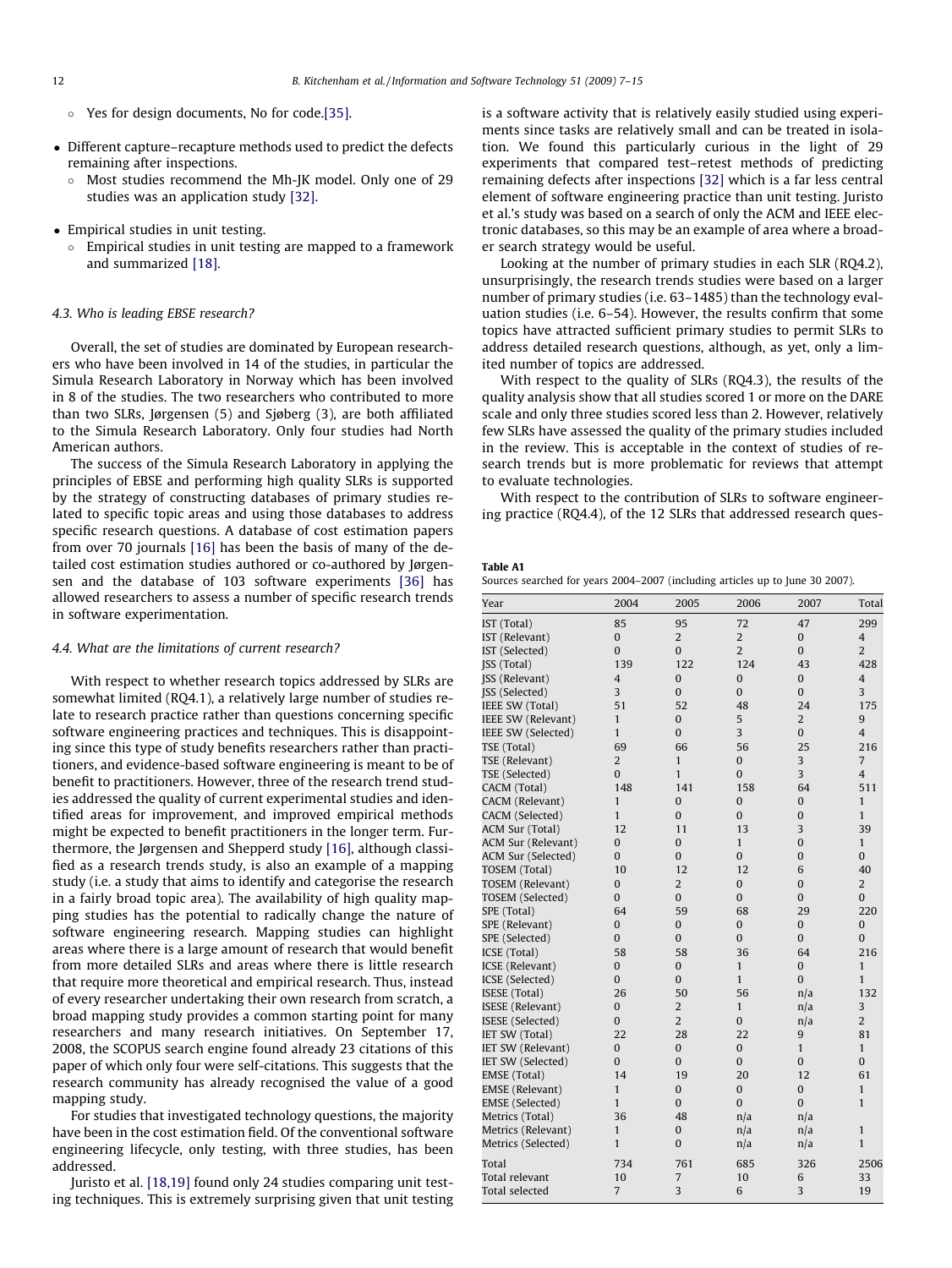<span id="page-6-0"></span>tions only four offered advice to practitioners. This is an issue where there needs to be improvement, since Evidence-based Software Engineering is meant to impact practice not just academia.

#### 4.5. Limitations of this study

The procedures used in this study have deviated from the advice presented in Kitchenham's 2004 guidelines [\[22\]](#page-8-0) in several ways:

- The search was organised as a manual search process of a specific set of journals and conference proceedings not an automated search process. This was consistent with the practices of other researchers looking at research trends as opposed to software technology evaluation.
- A single researcher selected the candidate studies, although the studies included and excluded were checked by another researcher.
- A single researcher extracted the data and another researcher checked the data extraction, as suggested by Brereton et al. [\[2\].](#page-8-0)

The first point above implies that we may have missed some relevant studies, and thus underestimate the extent of EBSE-related research. In particular, we will have missed articles published in national journals and conferences. We will also have missed articles in conferences aimed at specific software engineering topics which are more likely to have addressed research questions rather than research trends. Thus, our results must be qualified as applying only to systematic literature reviews published in the major international software engineering journals, and the major general and empirical software engineering conferences.

With respect to the second point, given our interest in systematic literature reviews, we are likely to have erred on the side of

#### Table A2

Candidate articles not selected.

including studies that were not very systematic, rather than omitting any relevant studies. For example, the literature review in the primary study, that was assigned the lowest quality score [\[38\],](#page-8-0) was only a minor part of the article.

The third point means that some of the data we collected may be erroneous. A detailed review of one of our own systematic literature reviews has suggested that the extractor/checker mode of working can lead to data extraction and aggregation problems when there are a large number of primary studies or the data is complex [\[39\]](#page-8-0). However, in this tertiary study, there were relatively few primary studies and the data extracted from the selected articles were relatively objective, so we do not expect many data extraction errors. The quality assessment criteria proved the most difficult data to extract because the DARE criteria are somewhat subjective. However quality criteria were evaluated independently by two researchers, hopefully reducing the likelihood of erroneous results.

## 5. Conclusions

Although 10 of the SLR studies in this review cited one of the EBSE papers [\[5\]](#page-8-0) or the SLR Guidelines [\[22\],](#page-8-0) the number of SLRs has remained extremely stable in the 3.5 years included in this study. Furthermore, Table A2 (see Appendix 1) also makes it clear that many researchers still prefer to undertake informal literature surveys. However, we have found that the quality of SLRs is improving, suggesting that researchers who are interested in the EBSE approach are becoming more competent in the SLR methodology.

The spread of topics covered by current SLRs is fairly limited. Furthermore main stream software engineering topics are not well represented. However, even if these areas are unsuitable for SLRs aimed at empirical assessments of software technology, we believe

| Source               | Authors                                                                                          | Reference             | Year | Title                                                                                                 | Reason for rejection                                                                                    |
|----------------------|--------------------------------------------------------------------------------------------------|-----------------------|------|-------------------------------------------------------------------------------------------------------|---------------------------------------------------------------------------------------------------------|
| <b>TSE</b>           | T. Mens and T. Tourwé                                                                            | 30(2), pp 126-139     | 2004 | A survey of software refactoring                                                                      | Informal literature survey                                                                              |
| <b>TSE</b>           | S. Balsamo, A. Di Marco,                                                                         | $30(5)$ , pp. 295-309 | 2004 | Model-based performance                                                                               | Informal literature survey                                                                              |
|                      | P. Inverardi                                                                                     |                       |      | prediction in software development                                                                    |                                                                                                         |
| <b>IET Software</b>  | S. Mahmood, R. Lai and Y.S. Kim                                                                  | $1(2)$ , pp 57-66     | 2007 | Survey of component-based<br>software development                                                     | Informal literature survey                                                                              |
| <b>IEEE Software</b> | D.C. Gumm                                                                                        | $23(5)$ pp. 45-51     | 2006 | Distribution dimensions in                                                                            | Literature survey referenced                                                                            |
|                      |                                                                                                  |                       |      | software development                                                                                  | but not described in article                                                                            |
| <b>IEEE Software</b> | M. Shaw and P Clements                                                                           | $23(2)$ pp. 31-39     | 2006 | The golden age of software<br>Architecture                                                            | Informal literature survey                                                                              |
| <b>IEEE Software</b> | M. Aberdour                                                                                      | 24(1), pp. 58-64      | 2007 | Achieving quality in open<br>source software                                                          | Informal literature survey                                                                              |
| <b>IEEE Software</b> | D. Damian                                                                                        | $24(2)$ , pp. $21-27$ | 2007 | Stakeholders in global<br>requirements engineering:<br>lessons learnt<br>from practice                | Informal literature survey                                                                              |
| <b>ISS</b>           | E. Folmer and J. Bosch                                                                           | 70, pp. 61-78         | 2004 | Architecting for usability: a survey                                                                  | Informal literature survey                                                                              |
| <b>IST</b>           | Hochstein and Lindvall                                                                           | 47, pp. 643-656       | 2005 | Combating architectural degeneration:<br>a survey                                                     | Informal literature survey                                                                              |
| <b>IST</b>           | S. Mahmood, R. Lai, Y.S. Kim,<br>J.H. Kim, S.C. Park, H.S. h                                     | 47, pp. 693-707       | 2005 | A survey of component-based system<br>quality assurance and assessment                                | Informal literature survey                                                                              |
| <b>TOSEM</b>         | J. Estublier, D. Leblang, A. van der Hoek,<br>R. Conradi, G. Clemm, W. Tichy,<br>D. Wiborg-Weber | pp. 383-430           | 2005 | Impact of software engineering<br>research on the practice of<br>software configuration<br>management | Informal literature survey                                                                              |
| <b>TOSEM</b>         | Barbara G. Ryder, Mary Lou Soffa,<br>Margaret Burnett                                            | pp. 431-477           | 2005 | The impact of software<br>engineering<br>research on modern<br>programming languages                  | Informal literature survey. No<br>clear search criteria, no data<br>extraction process.                 |
| <b>ACM Surv</b>      | J. Ma and J. V. Nickerson                                                                        | $38(3)$ , pp. 1-24    | 2006 | Hands-on, simulated and remote<br>laboratories: a comparative<br>literature review                    | Not a software engineering topic                                                                        |
| <b>ISESE</b>         | S. Wagner                                                                                        |                       | 2006 | A literature survey of the quality<br>economics of defect-detection<br>techniques                     | Informal literature survey although<br>quantitative data tabulated for<br>different testing techniques. |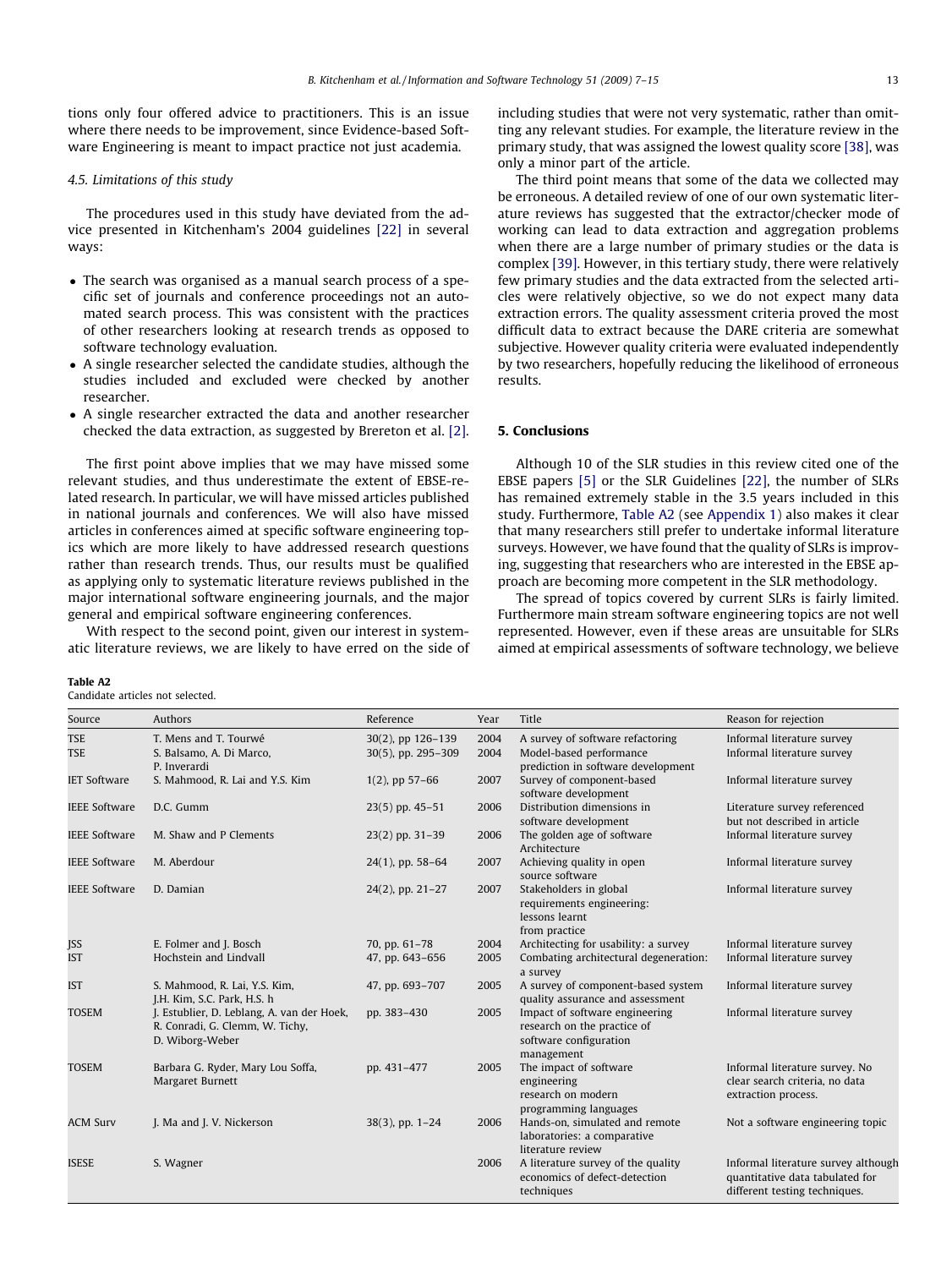it would be possible, and extremely valuable, for leading software engineering researchers to undertake mapping studies of their domain similar to that provided by Jørgensen and Shepperd study [\[16\]](#page-8-0) for cost estimation research.

In the area of cost estimation there have been a series of systematic literature reviews. This accumulation of evidence in a specific topic area is starting to demonstrate the value of evidence-based software engineering. For example, the evidence

#### Table A3

Author affiliation details.

| ID             | Authors          | Institution                                    | Country of institution |
|----------------|------------------|------------------------------------------------|------------------------|
| S <sub>1</sub> | <b>Barcelos</b>  | Federal University of Rio de Janeiro           | <b>Brazil</b>          |
|                | Travassos        | Federal University of Rio de Janeiro           | <b>Brazil</b>          |
| S2             | Dybå             | SINTEF & Simula Laboratory                     | Norway                 |
|                | Kampenes         | Simula Laboratory                              | Norway                 |
|                | Sjøberg          | Simula Laboratory                              | Norway                 |
| S3             | Gavin            | Ruppin Academic Center                         | Israel                 |
|                | Avrahami         | Lipman Electronic Engineering                  | Israel                 |
| S4             | Glass            | <b>Computing Trends</b>                        | <b>USA</b>             |
|                | Ramesh           | Kelley Business School, Indiana University     | <b>USA</b>             |
|                | Vessey           | Kelley Business School, Indiana University     | <b>USA</b>             |
| S5             | Grimstad         | Simula Research Laboratory                     | Norway                 |
|                | Jørgensen        | Simula Research Laboratory                     | Norway                 |
|                | Moløkken-Østvold | Simula Research Laboratory                     | Norway                 |
| S6             | Hannay           | Simula Research Laboratory                     | Norway                 |
|                | Sjøberg          | Simula Research Laboratory                     | Norway                 |
|                | Dybå             | SINTEF & Simula Research Laboratory            | Norway                 |
| S7             | Jørgensen        | Simula Research Laboratory                     | Norway                 |
| S8             | Jørgensen        | Simula Research Laboratory                     | Norway                 |
| S9             | Jørgensen        | Simula Research Laboratory                     | Norway                 |
|                | Shepperd         | <b>Brunel University</b>                       | UK                     |
| S10            | <b>Iuristo</b>   | Univsidad Politéncia de Madrid                 | Spain                  |
|                | Moreno           | Univsidad Politéncia de Madrid                 | Spain                  |
|                | Vegas            | Univsidad Politéncia de Madrid                 | Spain                  |
| S11            | Kitchenham       | Keele University & NICTA                       | UK & Australia         |
|                | Mendes           | University of Auckland                         | New Zealand            |
|                | Travassos        | Federal University of Rio de Janeiro           | <b>Brazil</b>          |
| S12            | Mair             | <b>Brunel University</b>                       | <b>UK</b>              |
|                | Shepperd         | <b>Brunel University</b>                       | <b>UK</b>              |
| S13            | Mendes           | University of Auckland                         | New Zealand            |
| S14            | Moløkken-Østvold | Simula Research Laboratory & OSLO University   | Norway                 |
|                | Jørgensen        | Simula Research Laboratory                     | Norway                 |
|                | Tanilkan         | <b>OSLO University</b>                         | Norway                 |
|                | Gallis           | Simula Research Laboratory & OSLO University   | Norway                 |
|                | Lien             | Simula Research Laboratory                     | Norway                 |
|                | Hove             | Simula Research Laboratory                     | Norway                 |
| S15            | Petersson        | Lund University                                | Sweden                 |
|                | Thelin           | Lund University                                | Sweden                 |
|                | Runeson          | Lund University                                | Sweden                 |
|                | Wohlin           | Bleking Institute of Technology                | Sweden                 |
| S16            | Ramesh           | Kelley School of Business, Indiana University  | <b>USA</b>             |
|                | Glass            | <b>Computing Trends</b>                        | <b>USA</b>             |
|                | Vessey           | Kelley School of Business, Indiana University  | <b>USA</b>             |
| S17            | Runeson          | Lund University                                | Sweden                 |
|                | Andersson        | Lund University                                | Sweden                 |
|                | Thelin           | Lund University                                | Sweden                 |
|                | Andrews          | University of Denver                           | <b>USA</b>             |
|                | Berling          | Lund University                                | Sweden                 |
| S18            | Sjøberg          | Simula Research Laboratory                     | Norway                 |
|                | Hannay           | Simula Research Laboratory                     | Norway                 |
|                | Hansen           | Simula Research Laboratory                     | Norway                 |
|                | Kampenes         | Simula Research Laboratory                     | Norway                 |
|                | Karahasanović    | Simula Research Laboratory                     | Norway                 |
|                | Liborg           | <b>BNP Paribas</b>                             | Norway                 |
|                | Rakdal           | <b>Unified Consulting</b>                      | Norway                 |
| S19            | Torchiano        | Norwegian University of Science and technology | Norway                 |
|                | Morisio          | Politecnico de Torino                          | Italy                  |
| S20            | Zannier          | University of Calgary                          | Canada                 |
|                | Melnik           | University of Calgary                          | Canada                 |
|                | Maurer           | University of Calgary                          | Canada                 |